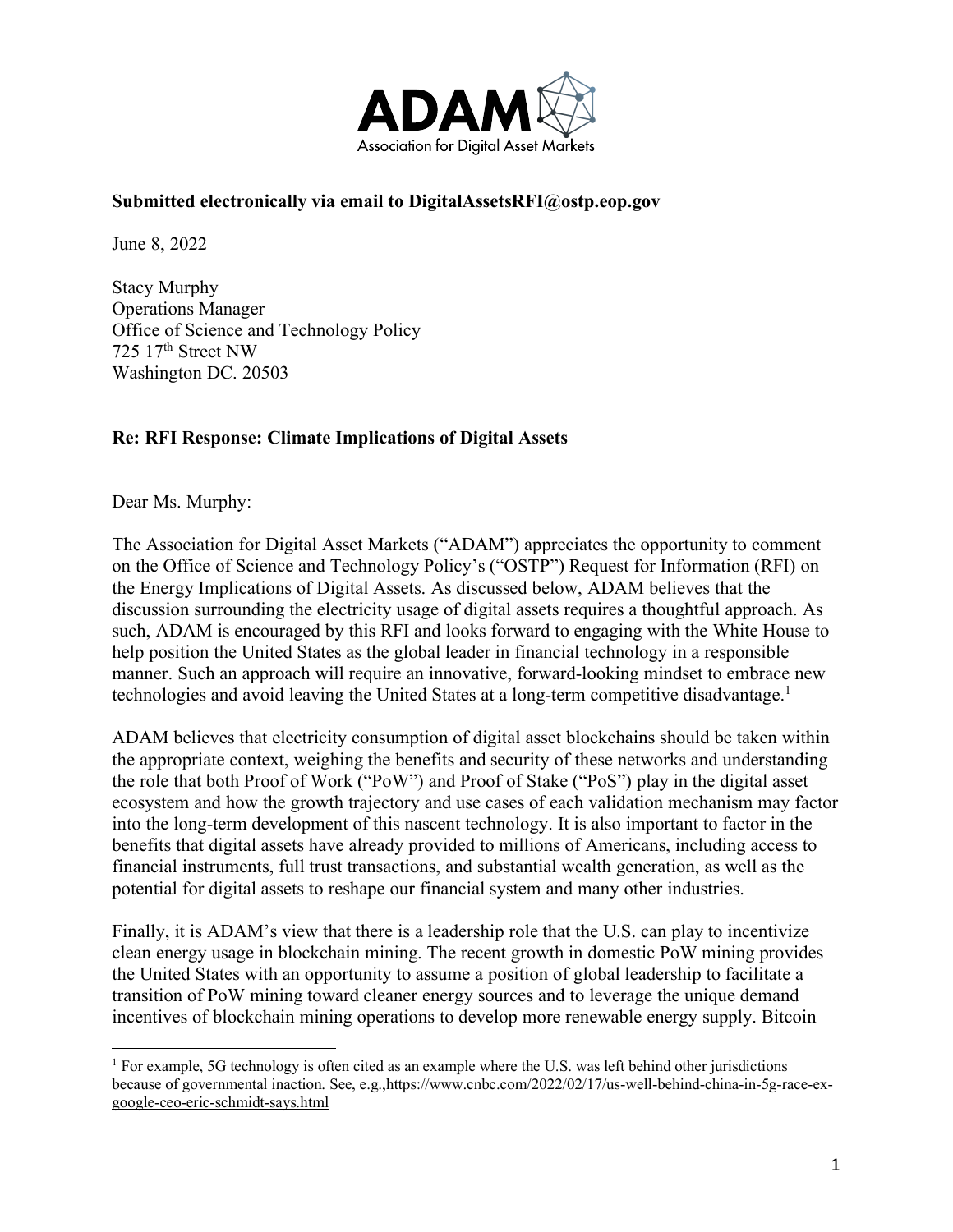mining already uses a greater proportion of clean energy than most major countries' national grids, but responsible industry participants, including ADAM members, understand that continued progress will be necessary in order for the digital asset industry to remain sustainable as it scales. Doing so will aid in the transition toward less carbon-intensive sources of electricity which mining activities have the potential to facilitate, and indeed are already doing so through helping fossil fuel companies reduce emissions through a process known as flare mitigation and through the ability to provide a source of countercyclical demand on an energy grid.

# **About ADAM**

ADAM is a private, non-profit, membership-based association of firms operating in the digital asset markets and is a standards-setting body and self-governing association committed to promoting market integrity and best practices. ADAM works with leading financial firms, entrepreneurs, and regulators to develop industry best practices that facilitate fair and orderly digital asset markets. In this vein, ADAM's objectives are to: (1) protect market participants from fraud and manipulation; (2) provide clear standards for efficient trading, custody, and the clearing and settlement of digital assets; (3) encourage professionalism and ethical conduct by market participants; and (4) increase transparency and provide information to the public and governments about digital asset markets. In furtherance of this, ADAM released a principlesbased Code of Conduct (Code)<sup>2</sup> in late 2019 that sets certain standards of professional conduct for ADAM members. In particular, the Code addresses the following areas:

- Compliance and Risk Management
- Market Ethics
- Conflicts of Interest
- Transparency and Fairness
- Market Integrity
- Custody
- Information Security and Business Continuity
- Anti-Money Laundering and Countering the Finance of Terrorism

Every ADAM member agrees to adhere to the Code. The goal is to bring professional standards into the nascent but rapidly-growing digital asset markets, and to develop trust in those markets so that they can flourish.

Our members are at the cutting edge of innovation through the use of new technologies, such as blockchain. However, they recognize that proper regulation and conduct are essential to their businesses and to the development of a sustainable marketplace and public trust. They believe that a diverse financial ecosystem is a source of strength, and they aim to use their technology to

 <sup>2</sup> The Code is available at http://www.theadam.io/code/.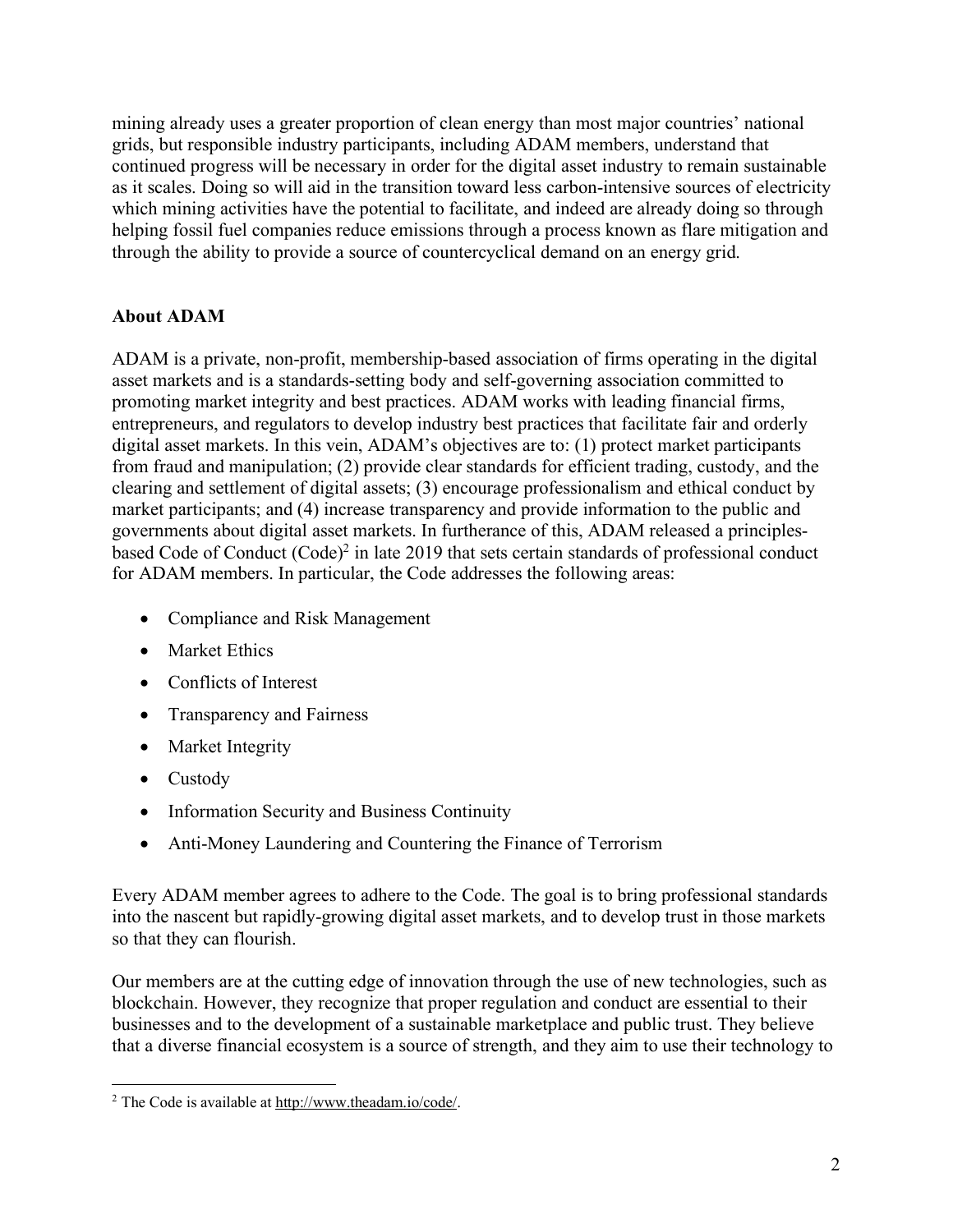find new ways of reaching consumers and work within the current financial system to improve efficiencies.

ADAM and its members are committed to working with lawmakers and regulators to promote responsible innovation in the digital asset space in a manner that expands the availability of financial services. We support clear regulatory requirements to facilitate full compliance by our members.

## **Overview Of Comments**

ADAM's comments in this letter will focus on providing OSTP with (1) an overview of the digital asset ecosystem, (2) a discussion of the economics of digital asset validation, (3) an analysis of proof of work mining's impact on the renewable energy transition and carbon reduction, and  $(4)$  a discussion of industry commitments  $\&$  economic outlook

In addition to these comments provided below, ADAM and its members are always available to provide additional information and insights to the OSTP and its staff regarding the operation of the digital asset marketplace.

## **Overview of the Digital Asset Ecosystem**

The digital asset ecosystem is made up of a wide range of stakeholders, including miners and other nodes that provide computing resources for recording and verifying a digital ledger, developers that launch distributed applications (dApps), users that range from hobbyists to institutional investors, and off-chain service providers that provide reporting and monitoring services, and cross-chain communications. Digital asset platforms benefit from a number of technical advancements ranging from transparent market information to unique transaction methods, which allows many new types of transactions to occur and economic value benefits to be created and shared in new ways.

The digital asset industry aims to leverage blockchain and other digital asset technology to provide digital stores of value, as well as saving vehicles, lending, liquidity, and asset transfer services for digital asset users. The added transparency provided by on-chain transactions and open participation is attractive to many users seeking to transact in a decentralized manner.

These services have provided millions of Americans access to financial instruments, full trust transactions, and substantial wealth generation. Recent studies<sup>3</sup> have indicated that  $15{\text -}20\%$  of Americans own or are interested in having exposure to digital assets, with Bitcoin being one of the most desired digital assets. A young and diverse consumer interest in digital assets (especially in Bitcoin) provides a unique opportunity, which, if seized, can reshape the U.S.

 <sup>3</sup> Pew Research, 16% of Americans say they have ever invested in, traded, or used cryptocurrency, available at: https://www.pewresearch.org/fact-tank/2021/11/11/16-of-americans-say-they-have-ever-invested-in-traded-or-usedcryptocurrency/. Additionally, Bitcoin users skew younger and Asian, Black and Hispanic adults are more likely than White adults to say they have ever invested in, traded, or used a digital asset. Id.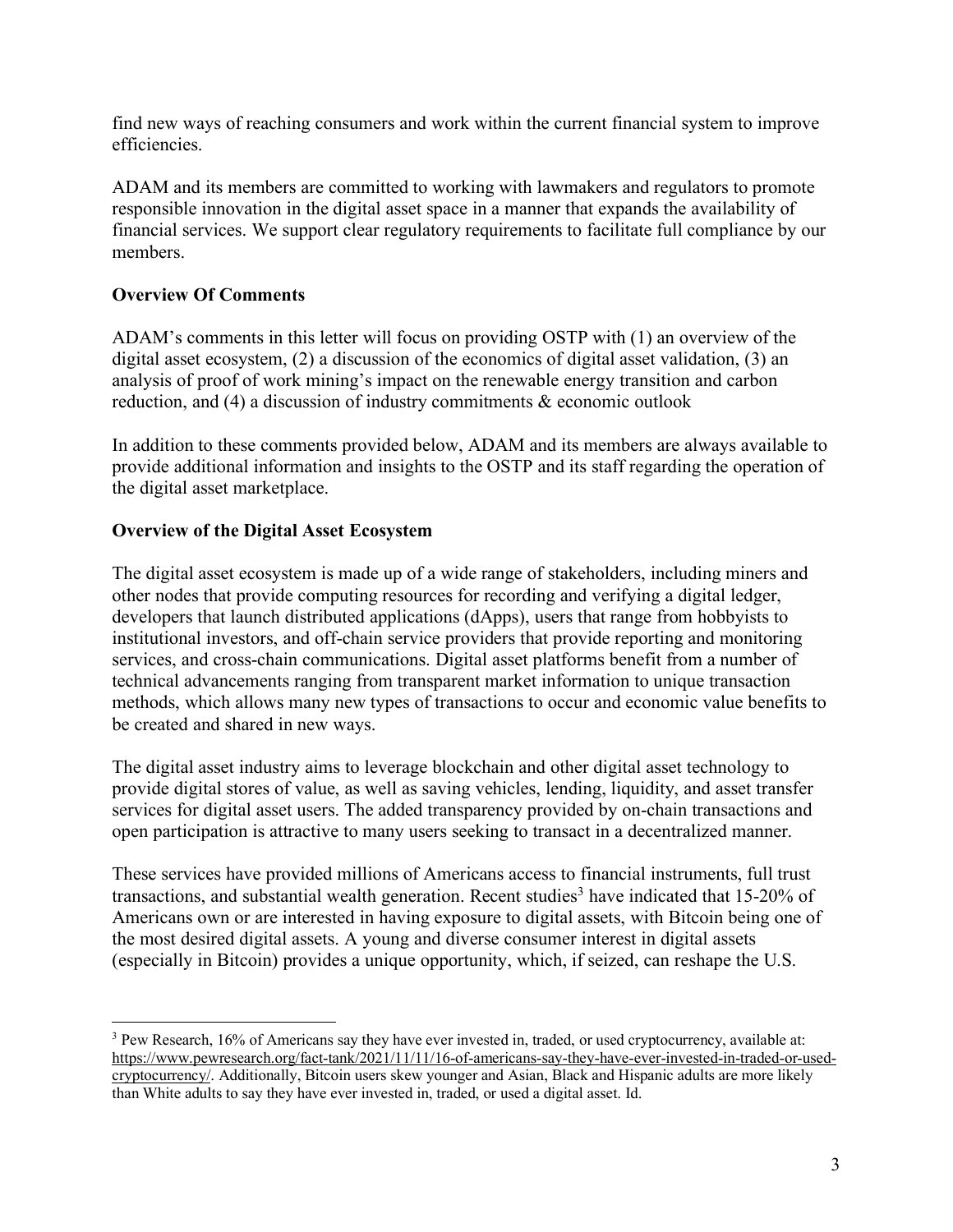financial system, lead to more Americans gaining financial literacy, being brought into the financial services umbrella, and making prudent investment decisions.

The participants and infrastructure that make up digital asset markets vary widely, and ADAM finds it useful to use the following definitions of key ecosystem terms:

- "**Digital Asset**" (i) a cryptographically-derived digital instrument available on a public, private or permissioned blockchain or other form of distributed ledger, including without limitation instruments that represent, or facilitate the exchange of or access to, any digital or real-world asset, or any set of rights, protocols, or rules; or (ii) any option, futures contract, swap or other instrument or index, the value of which is derived wholly or principally from the value of underlying instruments meeting the description in clause (i). Digital Assets may be categorized in many different ways, and may be subject to varying legal and regulatory regimes depending on their features or the manner in which they are issued or exchanged. This definition is intended to be construed broadly to include all instruments generally meeting the descriptions in clauses (i) and (ii) above.
- "**Proof of Work**" PoW is the mechanism that allows the decentralized blockchain networks to come to consensus or agree on elements of a digital asset transaction, like account balances and the order of transactions. This prevents users from "double spending" their coins and ensures that the blockchain is tremendously difficult to attack or manipulate. PoW is the underlying algorithm that sets the difficulty and rules for the work miners do.<sup>4</sup>
- "**Mining**" Mining is the "work" itself. It's the act of adding valid blocks to the chain. This is important because the chain's length helps the network follow the correct blockchain chain and understand blockchain's current state. The more "work" done, the longer the chain and the higher the block number, the more certain the network can be of the current state of things. Validation involves solving a complex mathematical problem that is difficult to solve but easy to verify.<sup>56</sup>
- "**Miners**" Miners are the users validating the blockchain transaction on the distributed ledger. Miners that successfully solve the mathematical problem receive a reward from the network. For all major PoW blockchains, this reward is the native cryptocurrency.
- **"Bitcoin Miners"** Bitcoin Miners build and maintain the public ledger, thus recording every past, present, and future Bitcoin transaction. Sending and receiving Bitcoin, for example, are considered transactions which are validated and settled by a miner.

 <sup>4</sup> Ethereum Foundation: Poof of Work

<sup>,</sup> https://ethereum.org/en/developers/docs/consensus-mechanisms/pow/.

 $<sup>5</sup>$  ibid.</sup>

<sup>6</sup> Techopedia: Cryptomining https://www.techopedia.com/definition/33729/cryptomining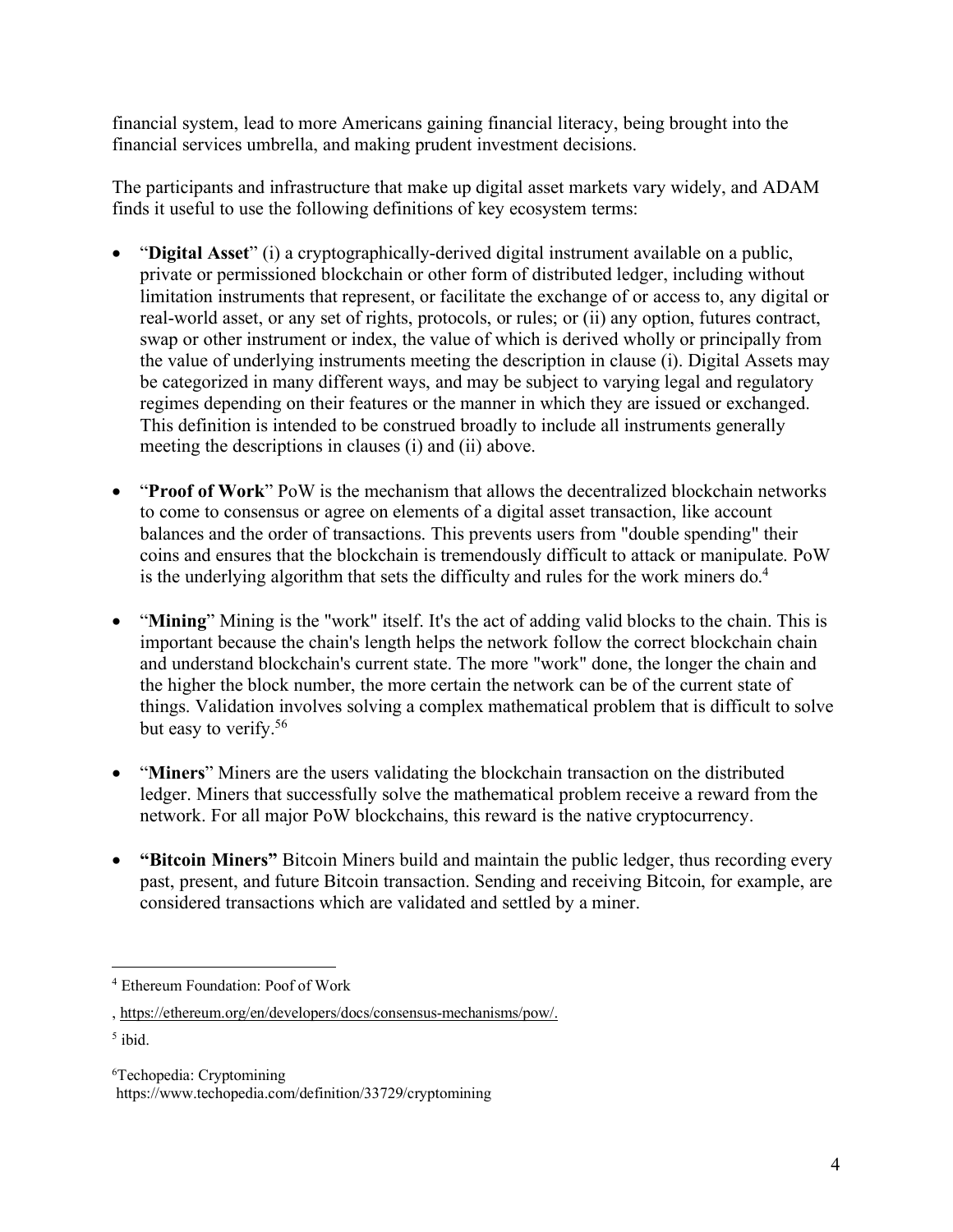Bitcoin Mining is a race in which all miners compete against each other to win the block. While typically referred to as solving a math problem, a more accurate comparison would be completing a puzzle.

Bitcoin Miners have three main roles in the network: (1) confirming transactions; (2) securing the blockchain; and (3) participating in the fair distribution of new Bitcoin. Bitcoin Miners build the blockchain by publishing new blocks of transactions, which are secured by hashing (the work done by miners). They are in turn rewarded for by the network in Bitcoin.

Individual nodes are tasked with verifying that the protocol rules are adhered to at any point in time, and propagating transactions across the network to reach miners -- thus confirming no new transactions are fraudulent against the network's rules. Nodes also ensure the distribution and decentralization of Bitcoin by storing the entire history of the network (the Bitcoin blockchain). Nodes are distributed all around the world, and protect the information contained in blocks from being altered or deleted.

- **"Hashrate"** Hashrate is a measure of the computational power per second used when mining. More simply, it is the speed of mining. It is measured in units of hash/second, meaning how many calculations per second can be performed. Machines with a high hash power are highly efficient and can process a lot of data in a single second.7
- **"Cryptologic Block"** Blocks are data structures within the blockchain database, where transaction data in a cryptocurrency blockchain are permanently recorded. A block records some or all of the most recent transactions not yet validated by the network. Once the data are validated, the block is closed. $8$
- "**Proof of Stake**" PoS is a type of consensus mechanism used by blockchains to achieve distributed consensus. In PoS, validators explicitly stake capital in the form of Ether into a smart contract on the blockchain. This staked Ether then acts as collateral that can be destroyed if the validator behaves dishonestly or without care. The validator is then responsible for checking that new blocks propagated over the network are valid and occasionally creating and propagating new blocks themselves.<sup>9</sup>
- **"Layer 2 Protocol"** A layer 2 protocol is a system built on top of an existing blockchain. The protocol can serve multiple purposes, but most often the layer 2 protocol seeks to lower cost, increase speed, and allow scaling for the base blockchain.
- **"dApps" or "Smart Contracts"** dApps are autonomous code that function like computer programs shared across the applicable distributed ledger, which can track, process, receive

 <sup>7</sup> bitFlyer Hashrate: https://bitflyer.com/en-us/s/glossary/hashrate

<sup>8</sup> Investopedia: Block (Bitcoin Block)

https://www.investopedia.com/terms/b/block-bitcoin-

block.asp#:~:text=Blocks%20are%20data%20structures%20within,validated%2C%20the%20block%20is%20close d.

<sup>9</sup> Ethereum Foundation: Poof of Stake

https://ethereum.org/en/developers/docs/consensus-mechanisms/pos/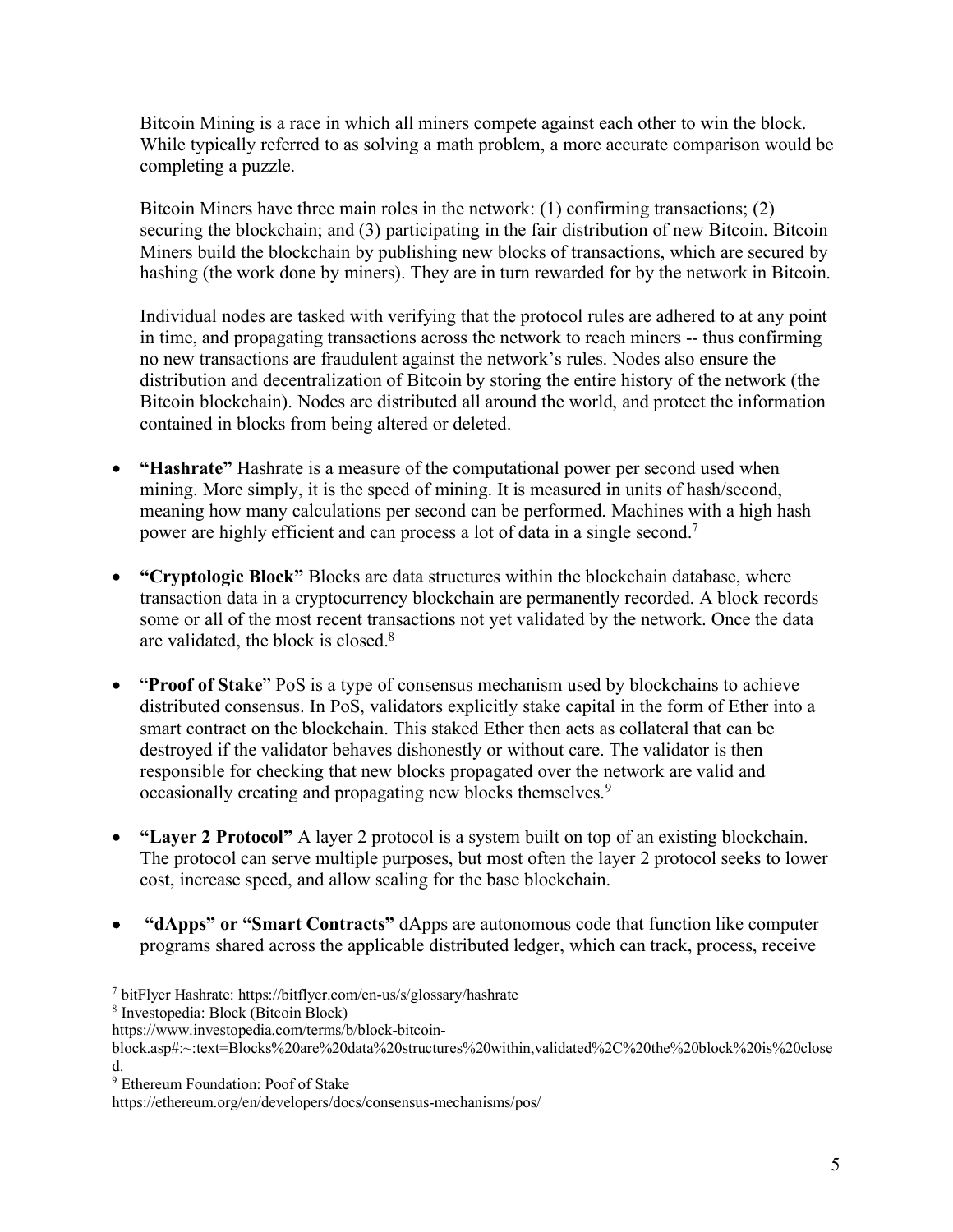and send network transactions that may (but are not required to) relate to digital assets interoperable with the Decentralized Finance ("DeFi") platform.

- **"DAOs" or "Decentralized Autonomous Organizations"** DAOs are a special kind of smart contract platform that allows users to control certain aspects of the administration of funds under management by the DAO. For example, in the context of a DeFi platform, a DAO may control features offered on the DeFi platform or the migration of the DeFi platform to a new set of contracts.
- **"Governance Tokens"** Governance tokens are issued by smart contracts that allow holders to vote on DAO administration. In addition to voting rights, these tokens may be resold for other digital assets or may have certain powers in respect of the DAO.
- **"Stablecoins**" Stablecoins are tokens issued with the aim of maintaining a 1:1 exchange rate (or an approximation thereof) with another asset, such as USD. USDP and USDC are all examples of stablecoins.
- **"Oracles"** Oracles are reporting services that link information from within or without a blockchain to dApps and smart contracts on the blockchain. Frequently, oracles will report the prices for digital assets, either curated internally or from centralized exchanges.
- **"AMM" or "Automated Market Makers"** AMM are algorithms within smart contracts that provide pricing for buying and selling digital assets managed by the DeFi platform. AMMs may rely on Oracles or may have internal pricing models that may be reactive to arbitrage.
- **"Wrapped" tokens or coins** Wrapping refers to receiving one digital asset and reissuing it at a 1:1 basis as another "wrapped" form. The wrapped form is typically more compatible with user wallets and widely available smart contracts. For example, ETH, the native unit on the Ethereum blockchain, is expensive to transact in. wETH is issued by an ERC-20 type smart contract that trades 1:1 with actual ETH and can be traded more easily. wBTC is "wrapped bitcoin" issued by a smart contract on the Ethereum Blockchain when a user sends native BTC to a particular contract on the bitcoin blockchain.
- **"Guardians"** Guardians are monitoring programs, like Oracles, that monitor transactions across different blockchains.
- **"Staking"** Staking is a reward or opportunity to pool resources to provide staking services that blockchains or certain DeFi projects may offer. For example, a blockchain utilizing proof of stake validation lets users participate in verifying the blockchain by staking the native token, providing a reward if they propose and approve valid smart contracts. Users may pool their tokens for shared staking rewards.
- **"Nodes"** Nodes typically refer to a computer resource involved in validating transactions or providing information, such as pricing information, to the blockchain (like an Oracle). More generally, nodes also refer to an instance of operating software to interacting with a blockchain, whether as a validator, application or end user.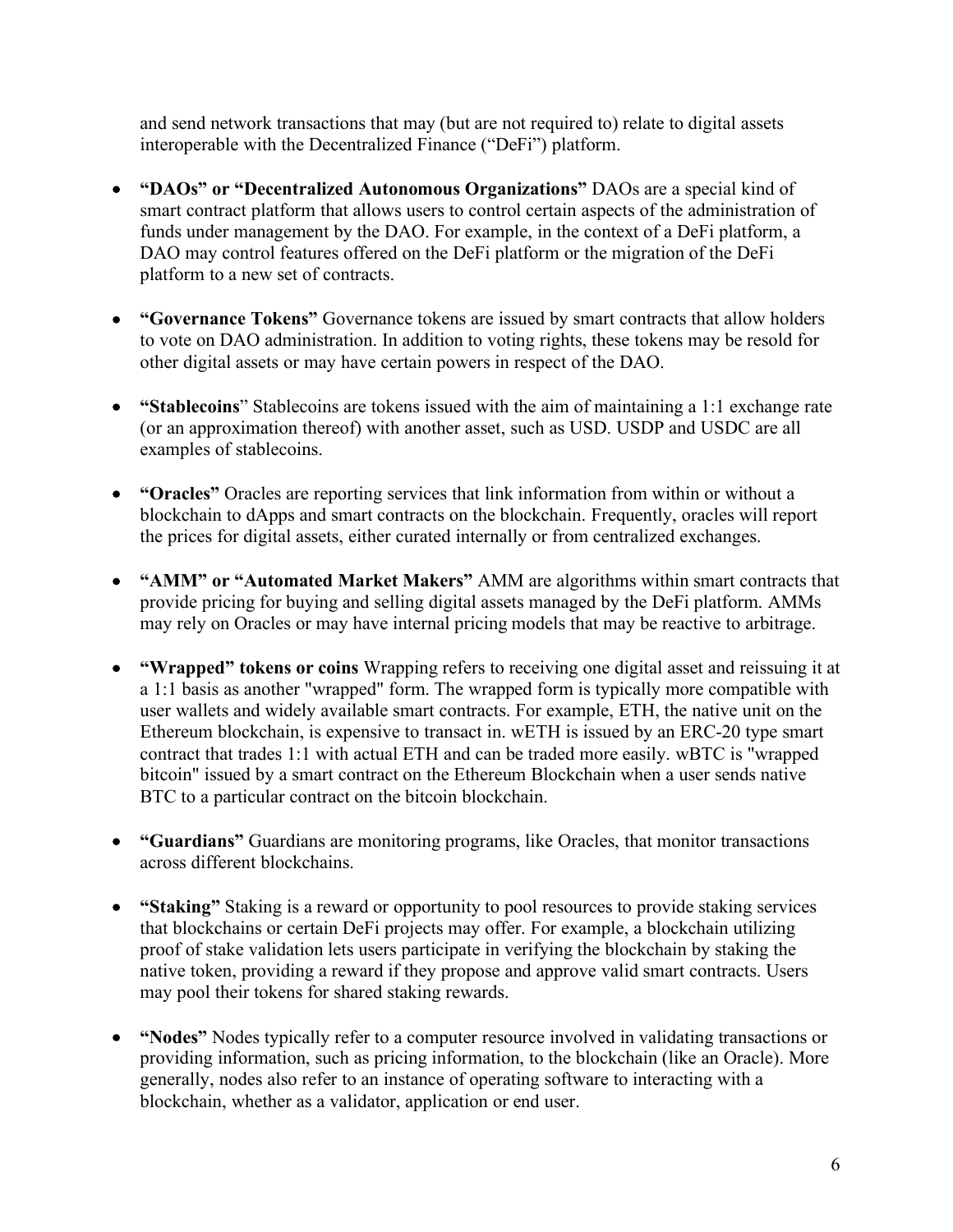- **"Project Administrators"** Project administrators are provided with limited administrative powers by several DeFi projects to certain trusted individuals, such as the ability to freeze all trading and liquidate assets under management. For some DeFi projects, there are no Project Administrators or the powers granted to those Project Administrators are significantly restricted.
- **"Liquidity Providers**" Liquidity providers of digital assets for use by a smart contract. Typically, they are compensated via the fees charged by the smart contract or in governance tokens.

Using these and other tools, digital asset innovators have created a variety of projects with immense potential. Innovation in this area is proceeding rapidly and globally, with the precise contours of this technology impossible to determine at this time.

### **Economics of Digital Asset Validation**

When considering the difference between PoW and PoS blockchain validation, it is helpful to consider the economic incentives that cause users to support and validate various blockchains.

The unique feature of the leading PoW blockchains is that they are not owned or controlled by a single entity, yet they enable full trust transactions without a centralized entity between either transacting party by using electricity for network security in the form of hacking and falsification prevention. On PoW blockchains, such as Bitcoin, miners compete with other miners to solve the cryptologic block most effectively. Any person with an internet connection and computation capability is eligible to attempt to solve the cryptologic block and to earn the digital asset reward for successfully validating the network. It is important to note three key considerations surrounding the process:

- 1. Due to the global and decentralized incentives, and with leading PoW digital assets at their current price and demand levels, there are substantial cross-border economic incentives to mine PoW digital assets.
- 2. As a result, much like traditional global commons products, miners of digital assets are constrained by their cost inputs. Therefore, computing power and electricity input costs factor into miners' profitability, and miners are incentivized to seek out the cheapest electricity sources and most efficient computing processes.
- 3. Mining equipment is transportable, and mining can be performed anywhere with access to the internet and a power source.

From the aforementioned three incentives, ADAM believes that so long as the price of tokens on leading PoW blockchains remains high, there will always be economic incentives internationally to mine digital assets and secure their economic profits. Mining activity represents real economic value, and, in addition to individuals across the globe, many countries have taken steps to facilitate and harness those activities, often viewing them as part of broader nation-state competition efforts. Some countries with crypto-miners have access to clean electricity, such as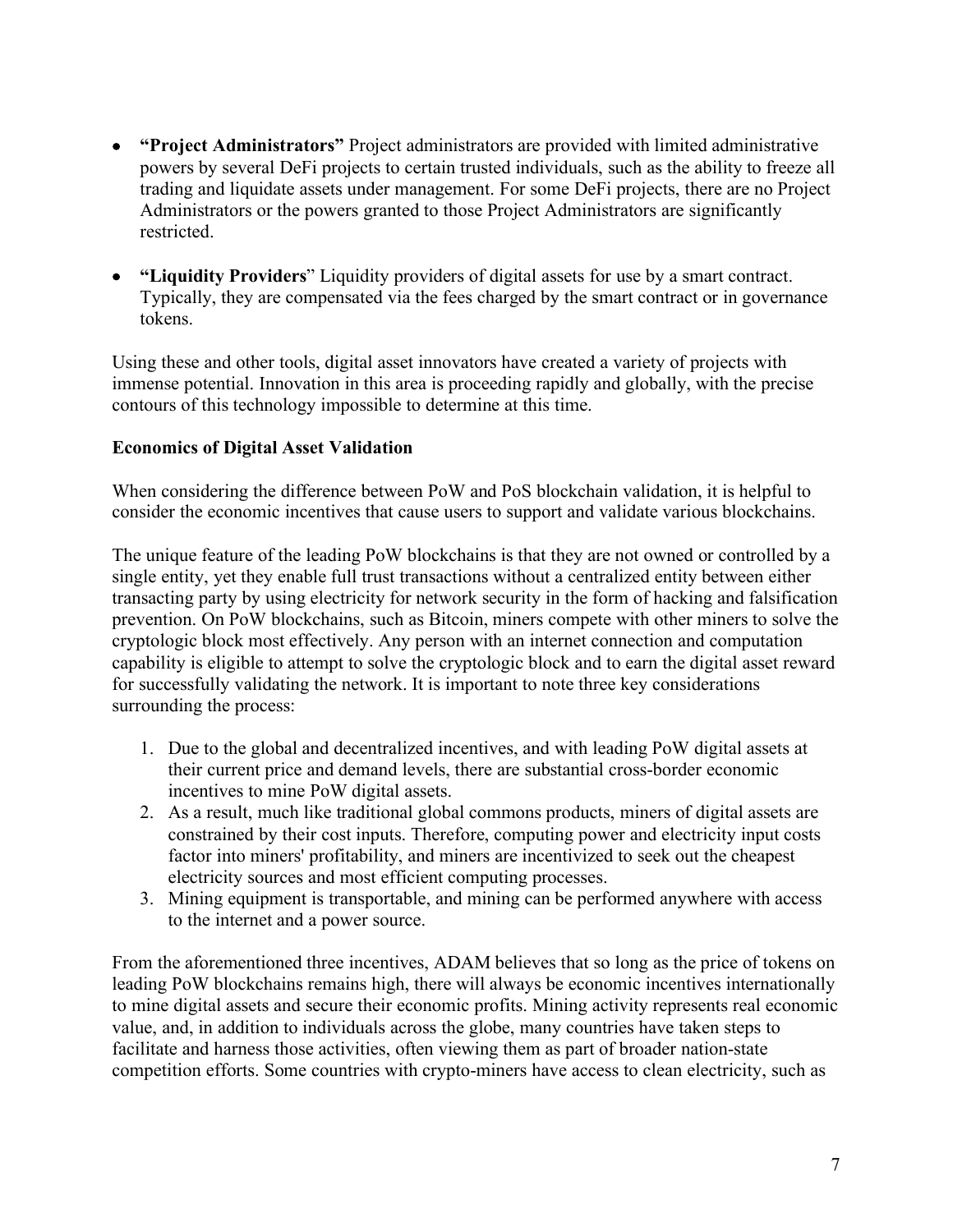hydropower; other nations generate power in more carbon-intensive ways, such as through coal power.

A strong example of the three incentives is Bitcoin mining in China prior to 2021. Mining metrics showed seasonal shifts of mining in capacity across China. During a decent portion of the year, most Bitcoin mining was concentrated in NW China, where hydropower was cheap and abundant. However, during the dry season, economic incentives led to a large migratory pattern, where mining power would shift South and rely on hydrocarbon fuel sources.<sup>10</sup>

When China cracked down on Bitcoin mining in 2021, which ADAM chiefly views as nationstate control and suppression of dissent, the mining capacity from China sifted to other jurisdictions. Social media videos showed miners quickly packing up their equipment into container cargos to be sent to a host of new destinations.<sup>11</sup> As a result, counties such as Kazakhstan and Georgia became destinations for mining capacity leaving China. Notably, Kazakhstan's electric grid relies primarily on coal, while Georgia has significant hydropower reserves. 12 <sup>13</sup> The difference in power sources from these two nations demonstrates the disparate carbon impact that PoW mining can have depending on the local electricity sources.

The ban on digital asset trading and mining in China has also driven mining activity to the U.S., where the U.S. was already gaining market share. Additionally, mining capacity has shifted to public companies providing new transparency to the space. All this activity in the U.S. has generated a range of jobs, ranging from construction workers, security guards, electricians, technicians, network architects, software engineers, and hardware engineers. Further, these jobs are concentrated near electricity sources, which have allowed the creation of jobs in economically underserved areas, including rural, de-industrialized areas.

ADAM believes that serious economic incentives exist for the U.S. to continue to promote sustainable PoW mining domestically to harness the economic incentives, promote widespread growth in underdeveloped areas, and ensure that mining is completed using sustainable power. Doing so will provide more transparency around the source and power of leading PoW chains and will ensure U.S leadership and economic competitiveness in this growing economic sector and ensure that greener mining practices are undertaken. Finally, the future of PoW mining is deeply intertwined with that of the electric sector, and mining has the potential to dramatically improve the robustness and cleanliness of the electric grid, something that ADAM will expand on in the next section.

<sup>&</sup>lt;sup>10</sup> Chinese Government Crackdowns and Cheap Hydropower- Miners Migrate from North to South China-Bitcoin.com

 $11$  China has triggered a bitcoin mining exodus https://www.wired.co.uk/article/china-bitcoin-mining-ban-kazakhstan

<sup>&</sup>lt;sup>12</sup> China Banished Cryptocurrencies. Now, 'Mining' Is Even Dirtier. NYT https://www.nytimes.com/2022/02/25/climate/bitcoin-china-energy-pollution.html

<sup>13</sup> A hydro-powered Bitcoin boom in Georgia. BBC: https://www.bbc.co.uk/sounds/play/w3csy741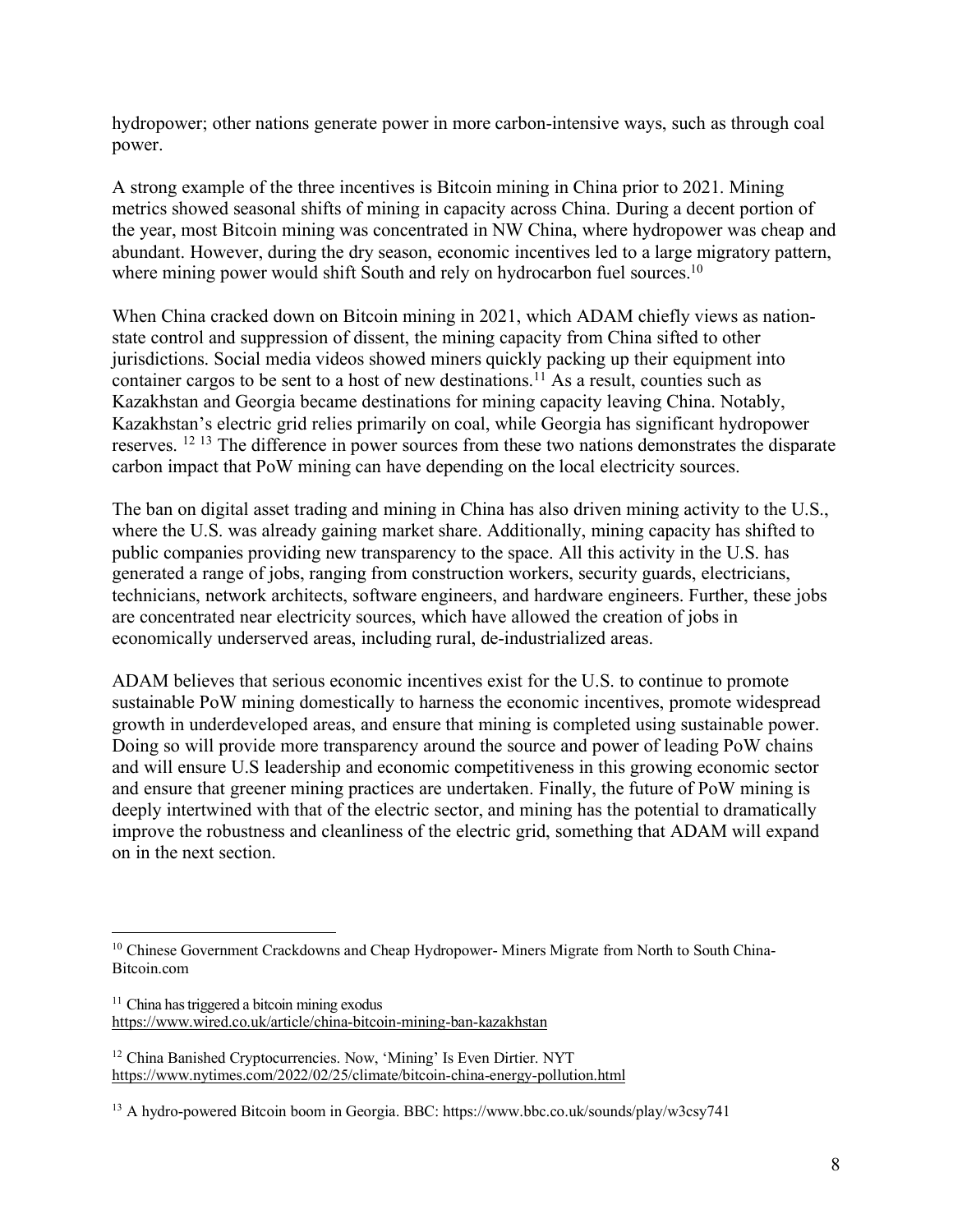ADAM believes the relative electricity consumption of PoW and PoS blockchains should be assessed within the appropriate context, weighing the benefits and security of these networks and understanding the role that PoW and PoS validation play in the digital asset ecosystem and how the growth trajectory and potential uses cases of each validation mechanism will factor into the broader industry trajectory. PoW validation has been well documented for its ability to facilitate secure decentralized consensus while preventing misuse and abuse of the network. Many of the newer digital asset blockchains leverage PoS validation, which is far less electric-intensive than PoW. As a result, transactional activity on PoS networks is growing relative to PoW networks due to PoS networks' ability to process larger transaction volumes in a shorter period and at a lower cost. At the same time, innovations have also occurred on PoW blockchains, where Layer 2 payment protocols have been built on top of the PoW blockchains. These Layer 2 protocols allow for more transactions to be completed without the need for every transaction to be finalized on the blockchain. ADAM believes these PoS networks and less electric-intensive layer-2 protocols will become increasingly important over time, which will continue to minimize the overall climate impact of blockchains.

Finally, ADAM believes that it is important to take a comparative view when considering the electricity usage of various blockchain networks when compared to other industries. Bitcoin and Ether, for example, in the commodity space, electricity consumption is small compared to other commodities, such as mined commodities, livestock, and agricultural products. Additionally, many of the firms and individuals in the digital asset sector have no factories or production facilities, rely on remote work, and employ smaller workforces, which further limits the carbon impact of the industry.

### **Proof of Work, the Renewable Energy Transition, and Carbon Reduction**

The expansion of domestic PoW mining provides the U.S. with an enormous opportunity to facilitate a transition toward less carbon-intensive energy usage by PoW miners. More broadly, PoW mining also has the potential to expand the adoption of wind and solar energy domestically, as well as help to help fossil fuel companies reduce emissions from flaring. The growth of PoW mining has led to a diverse ecosystem of different participants operating a variety of business models, including proprietary miners, chip manufacturers, and financial service providers. Miners have begun to specialize and integrate with adjacent industries, particularly the energy industry, where they can provide baseload for transitioning thermal generators and demandresponse services crucial to the renewable energy transition.

Many renewable electricity sources, including wind and solar power, suffer from intermittency and low-capacity factors inherent in their production: solar, for example, cannot generate electricity at night. While these issues can theoretically be bridged with batteries, today's batteries are expensive and the production of lithium, nickel cadmium, and other raw materials used in their manufacturing have catastrophic downstream environmental effects. Mining offers an economical, relatively low-waste solution to this problem that can help renewable electricity producers compete with fossil fuel-based generators, while utilities scale electricity storage systems and technologies develop to become economically feasible options.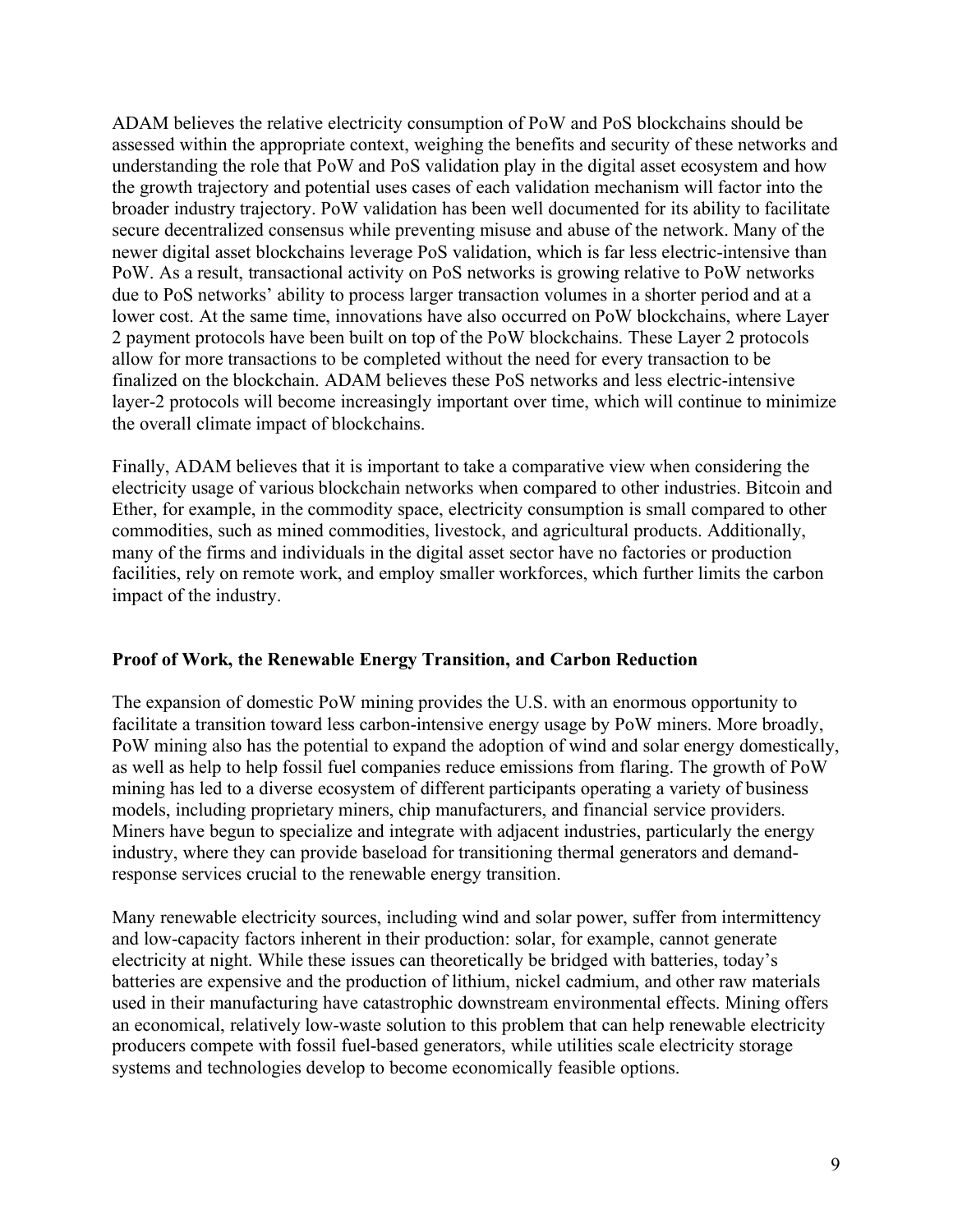Mining also incentivizes and accelerates a transition to renewable electricity generation sources with PoW mining operations acting as prime consumers of excess electricity production: when wind turbines and solar arrays are generating at nameplate and there is more electricity being produced than there is demand on the grid, miners can turn on and start drawing load at a moment's notice, helping to stabilize the grid frequency around its target of 60 Hz,<sup>14</sup> while facilitating the purchase of otherwise stranded electricity from renewable generators.

Additionally, as power generation and available capacity becomes constrained due to various reasons (see ERCOT's winter storm in Feb. 2021)<sup>15</sup> and demand on the grid remains higher than the available supply of electricity, miners can turn off, variably shedding their electrical load to send that electricity back to the grid and prevent rolling brownouts and blackouts. In this way, PoW miners operate as the inverse of a natural gas peaker plant to stabilize the grid around its target frequency by relinquishing existing electricity being used instead of ramping-up thermal generation facilities. This immediate response to frequency deviation events allows PoW miners to be the most flexible, sophisticated participants in the energy markets—and a welcomed new participant for an aging electrical grid that is constantly balancing electrical supply/demand with transmission constraints amidst a transition to non-dispatchable, renewable generation sources. As Brad Jones, ERCOT's Interim CEO, recently stated—regarding grid, "[i]t's a great opportunity for us. The more demand, to the degree that it is flexible, that it can turn down whenever we need the power for other customers, is fantastic...We can use that cryptocurrency to soak up the excess generation when there's a lot of that—and provide a home for more wind and solar to come to our state. And, at the same time, it reduces their consumption during periods where we get tight and need power for other customers."<sup>16</sup>

PoW mining can also help fossil fuel companies reduce emissions through a process known as flare mitigation, which generates electricity from associated gas that would otherwise be vented (let out into the atmosphere) or flared (combusted) on-site.

In the oil production process, associated gas is produced with crude at the wellhead. This associated gas is a variable mixture of methane, propane, ethane, and other volatile organic compounds (the exact gas composition is dependent upon the downhole formation and other factors). There are plenty of commercial and industrial uses for this gas, but methane makes up most associated gas composition—and although functional for thermal generation, it cannot be economically transported without gathering systems, compressor stations, and gas pipelines. As such, oil producers routinely flare associated gas where it is not economically feasible to construct gas takeaway infrastructure. Unfortunately, the global warming potential of vented, or uncombusted, methane is roughly 25 times as environmentally damaging as those of an equivalent quantity of  $CO2<sup>17</sup>$  Flaring burns the methane and produces  $CO2$  as a byproduct,

<sup>&</sup>lt;sup>14</sup> Jordan Wirfs-Brock and Leigh Paterson, IE Questions: What Keeps Our Electric Grid Humming? (July 10, 2015), http://insideenergy.org/2015/07/10/ie-questions-what-keeps-our-electric-grid-humming/.

<sup>&</sup>lt;sup>15</sup> The Timeline and Events of the February 2021 Texas Electric Grid Blackouts, https://energy.utexas.edu/ercotblackout-2021.

<sup>&</sup>lt;sup>16</sup> *See* ERCOT Interim CEO, Brad Jones, *interview with CNBC* (March 18, 2022) https://www.youtube.com/watch?v=gKnRfDeFgr0.

 $h^{\text{17}}$  U.S. Environmental Protection Agency, Importance of Methane, https://www.epa.gov/gmi/importance-methane.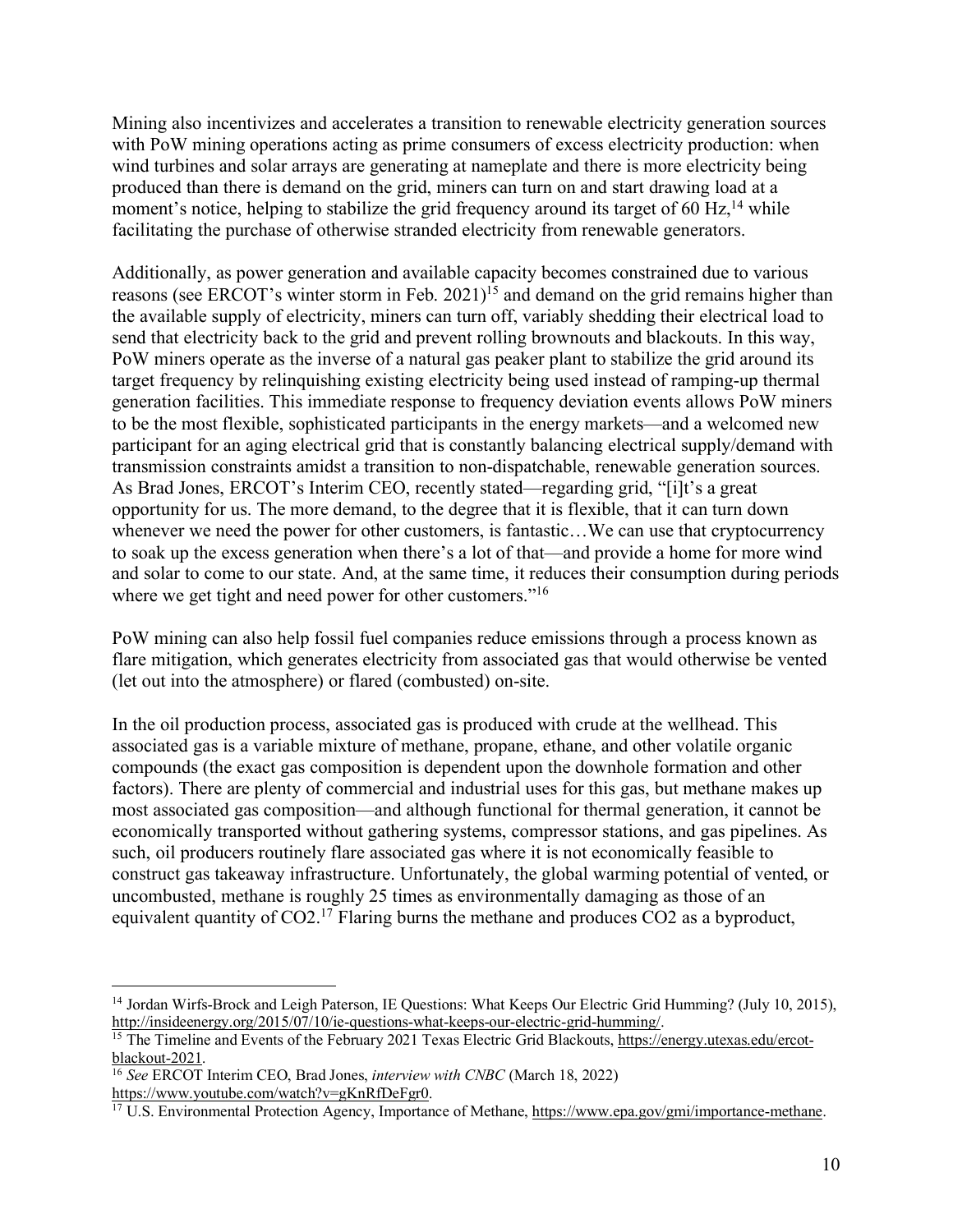theoretically reducing the CO2 equivalents by 24x.18 Ideally, the DRE or destruction and removal efficiency of a producer's flare stack is in the high 90% range, but that DRE varies from producer-to-producer depending upon flare type (non-assisted, pressure assisted, enclosedground, etc.), maintenance schedule (or lack thereof), and weather effects (high-wind conditions can degrade flare DRE).

PoW mining offers a solution. Instead of flaring or venting gas, companies like Great American Mining, Upstream Data, and Crusoe Energy Systems are building infrastructure to capture this methane at the wellhead and use the otherwise-wasted gas to mine Bitcoin and other PoW digital assets.

Unlike flaring, generators and turbines offer a controlled environment for combustion, optionality for additional emissions control systems to further decrease emissions, and an additional benefit in the form of recapturing wasted gas for electricity generation to the tune of >99% combustion efficiency. This means that oil producers can ensure a 24x reduction in emissions compared to venting/flaring associated gas into the atmosphere. The IEA estimates that the oil and gas sector emitted 82 Mt (around 2.5 GtCO2-eq) in 2019.19 For context, this corresponds to roughly 8% of the 33.2 Gt of the global energy-related CO2 emissions that year.

# **Industry Commitments & Economic Outlook**

The digital asset industry is a forward-looking industry that represents a new way of doing business and new outlooks on traditional models. Accordingly, it is one of the fastest-growing sectors of the U.S. economy. As the industry grows, it is important to understand its carbon footprint, manage it, and increase the use of clean electricity to ensure the industry remains sustainable as it scales. In line with this, a number of ADAM members have made pledges to carbon neutrality in their engagement.

Presently, estimating the costs of electricity consumption and carbon output associated with blockchain mining is difficult because mining is decentralized, and discerning how much electricity is coming from which source is elusive. Nonetheless, efforts from the mining industry and market participants to become more transparent led to the acceleration of an ongoing trend toward transparency and openness in the industry. Long considered one of the more opaque and hard-to-navigate verticals in the cryptocurrency space, mining has become more accessible and easier to understand through the efforts of a diverse set of public market participants, researchers, working groups, and service providers.

With more mining companies now listed on capital market exchanges, the requirement of these companies to provide greater investor transparency into their operations has opened the doors for the industry to be able to gain key insights. One of the biggest benefits of having many miners

<sup>&</sup>lt;sup>18</sup> U.S. Department of Energy, Office of Oil and Natural Gas & Office of Fossil Energy, Natural Gas Flaring and Venting: State and Federal Regulatory Overview, Trends, and Impacts (June 2019), at 6,

https://www.energy.gov/sites/prod/files/2019/08/f65/Natural%20Gas%20Flaring%20and%20Venting%20Report.pd f.

<sup>&</sup>lt;sup>19</sup> Tracking Methane Emissions from Oil and Gas 2020 (June 2020), https://www.iea.org/reports/tracking-methaneemissions-from-oil-and-gas-2020.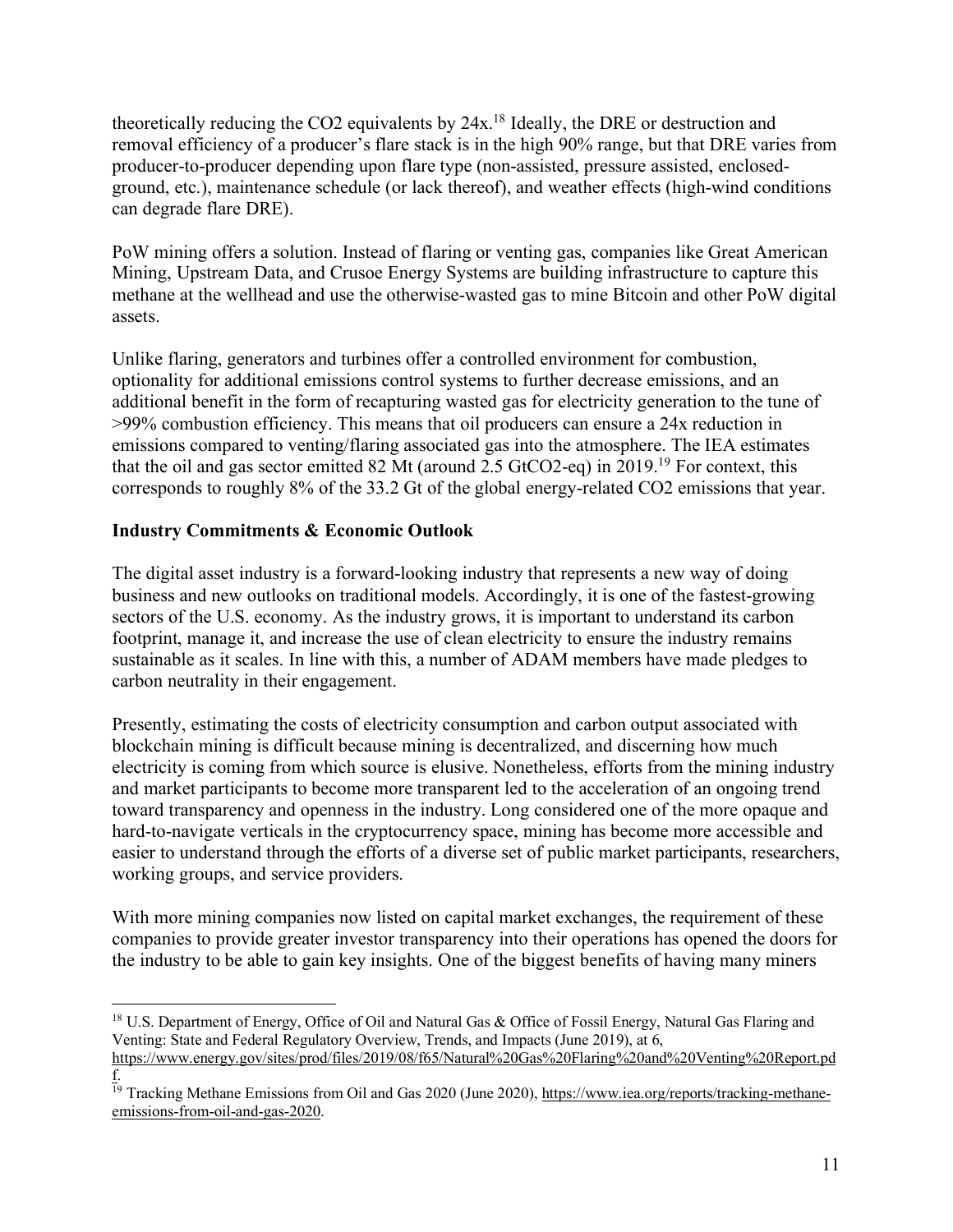publicly listed is that the industry can get better insight into hashrate growth based on the releases of companies' machine purchase orders. This not only provides insight into companies' growth plans, but also provides insight into how much capital is being invested in hardware and at what price, and how much additional capital companies may need to raise to finance the purchase.

At the end of Q4 2021, publicly traded miners represented approximately 18% of the Bitcoin network's hashrate.<sup>20</sup> By the end of 2022, public miners are expected to represent 40-45% of the Bitcoin network's hashrate, based on the 100+ Exahash of machines on order for 2022. This means that nearly half of the network's electricity consumption will be easily auditable and held to the standards of the US public equities markets.

In parallel with market-driven reporting, self-reporting organizations, such as the Bitcoin Mining Council (BMC), have begun to share information on constituent miners' electricity mix and electricity consumption. On an entirely voluntary basis, 29 firms representing 46% of the network's hashrate have reported environmental data on their operations for the last two consecutive quarters. Many miners have heard the concerns raised by regulators and communities around electricity consumption and are committed to increased transparency. The BMC data shows that participating miners rely on a greener electricity mix than most major countries' national grids and estimates that the same is true for miners across the network. In Q4 2021, BMC members' average Bitcoin mining sustainable electricity mix21 was 66.1% and the global Bitcoin mining network was estimated to be 58.5%.22

The above is the current trajectory of the industry. ADAM is encouraged by the path but also believes there is more work to be done. In accordance, there is a direct role that the federal government can play to incentive the continued trajectory of the industry.

\* \* \*

<sup>&</sup>lt;sup>20</sup> 2021: Bitcoin Mining's Big Year, Galaxy Digital Research, https://www.galaxydigital.io/post/2021-bitcoinminings-big-year/.

<sup>&</sup>lt;sup>21</sup> The BMC defined sustainable energy as electricity generated by hydro, wind, solar, nuclear, and geothermal. The definition does not take into account renewable energy credits (RECs).

<sup>22</sup> *See,* https://bitcoinminingcouncil.com/q4-bitcoin-mining-council-survey-confirms-sustainable-power-mix-andtechnological-efficiency/.